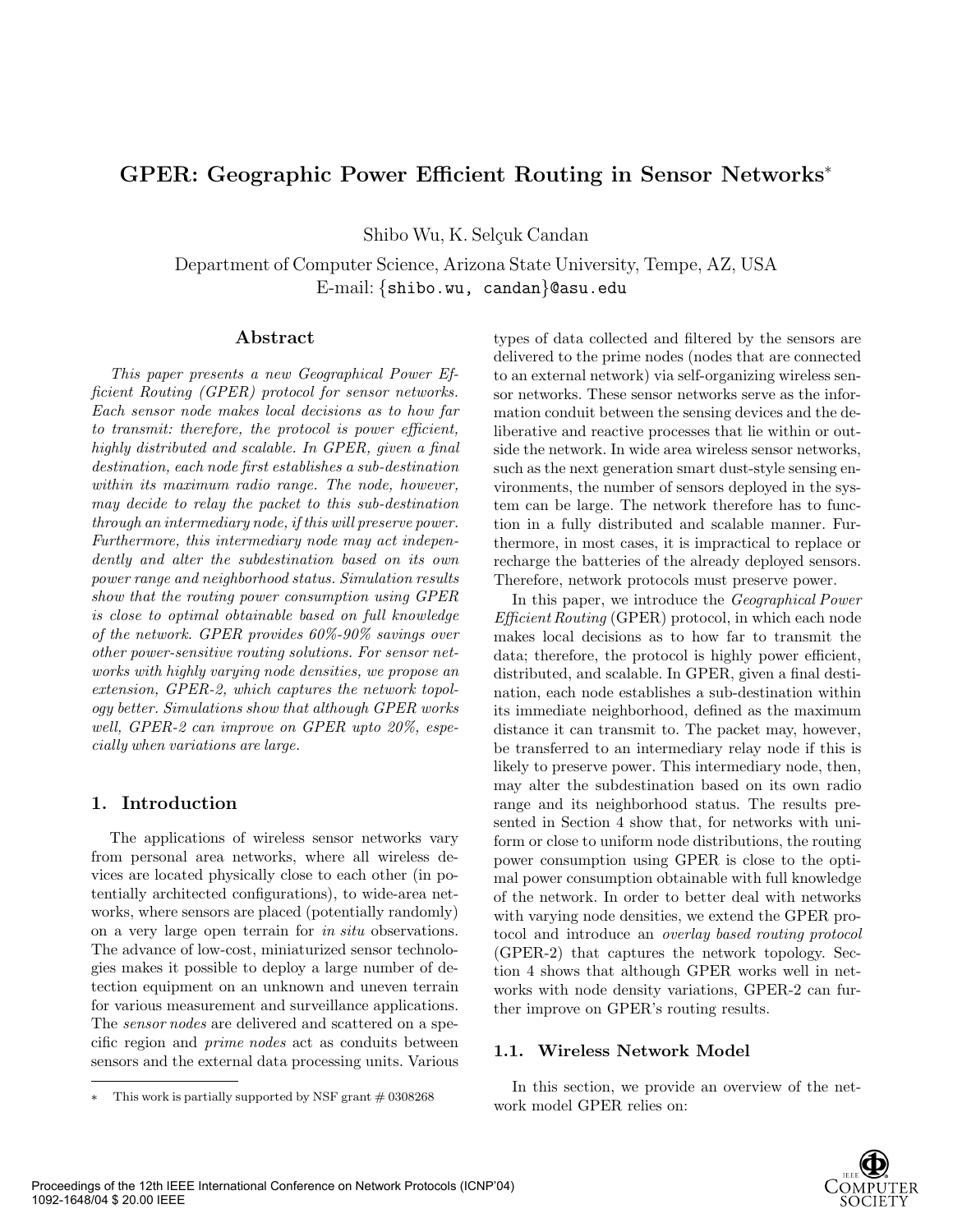

**Figure 1. The power model**  $\rho = a \times \delta^{\gamma} + b$ : in short **distances the constant term,** b**, is dominant [12];** in longer distances,  $a \times \delta^{\gamma}$  dominates [4, 10, 21].

- $\bullet$  A set,  $S$ , of nodes is located in a two dimensional geographic area, G. Each node  $v_i \in S$  has coordinates,  $coord(v_i) = \langle x_i, y_i \rangle$ . For the sake of simplicity, we assume no two nodes are colocated.
- Each node knows its own coordinates. This can be achieved either through an internal GPS device or through a separate calibration process.
- The location of a node acts as its ID and its network address. Therefore, there is no need for a separate ID establishment protocol. omni-directional or uni-directional relaying of packets. Each packet is marked with the location of the next hop and the corresponding node picks up the packet. We use "transmit to node  $v_i$ ", as a shorthand for "transmit towards the location  $coord(v_i)$ ".

Our network model, therefore, is similar to the network models in [7, 23, 19]. A noted difference is with the GeRaF network model [25], where nodes may turn off to save power. In GeRaF, when a node wants to transmit a packet towards a destination, it broadcasts a message in its entire radio range. Depending on the status of the nodes close to the target, zero or more active nodes will receive the message; hence the actual node that will receive is not known a priori by the sender, but rather is decided (probabilistically) after the transmission has taken place, according to nodes' own locations towards the destination. In this paper, we do not consider the case where nodes can turn on and off to save power. However, we note that since, in GPER, nodes are identified by their locations, GPER protocol in this paper can also be extended using contention resolution and retransmission protocols to reduce the *active* time of the nodes as in [25].

#### **1.2. Power Model and Effects on Routing**

Each node functions with the support of a battery and has a limited power. Furthermore, each node is able to adjust its transmission power but can not exceed a maximum.

In this paper, we use the commonly accepted channel path loss model,  $\rho = a \times \delta^{\gamma} + b$ , where  $\rho$  denotes the transmission power and  $\delta$  denotes the distance between the sender and the receiver [4, 10, 21, 23, 11, 19, 12]. Here,  $\gamma$ , is the power loss constant and is typically between 2 and 4 [18].  $a$  and  $b$  are the distance-relative and constant terms of the power consumption.

In a large body of work, the constant term, b, is assumed to be negligible [4, 10, 21, 23, 11, 19]. In [12], however, it is shown that in very short distances  $b$  can be quite significant compared to  $a \times \delta^{\gamma}$ . Therefore, we model the power consumption as shown in Figure 1:

- $\bullet$  Each node,  $v$ , has a maximum communication range,  $range(v)$ . We call the set of nodes within this range the neighborhood of v and denote as  $N_v(\subseteq S)$ .
- Each node,  $v$ , has a communication range,  $inner(v)$ , within which the constant term b is dominant. We call the set of nodes within this range the *inner neighborhood* of  $v$  and denote this set as  $I_v(\subseteq N_v)$ .

The overall power consumption in the network, is based on the values of  $a, b, \gamma$ , and the density of nodes.

Let us consider a situation, where there are three nodes: a source, s, a destination, d within the range of s, and a third node, c, halfway between s and  $d$  (Figure 2). Let us denote the distance between s and d as  $\delta$ . If for example the power loss constant is  $4$  and  $a$  and  $b$ are 1 and 0 respectively (the two nodes are not too close to each other), then, the power consumption,  $\rho(s, d)$ , for s to send a packet directly to d is  $\rho(s, d) = \delta^4$ . If  $s$  sends the packet to  $d$  through  $c$ , on the other hand, the total power consumption will be

$$
\rho(s, d) = \delta(s, c)^{4} + \delta(c, d)^{4} = 2 \times (\frac{\delta}{2})^{4} = \frac{1}{8} \times \delta^{4}.
$$

Therefore, in this example, using  $c$  located between s and d as a relay rather than forwarding the message directly to the destination can reduce the power consumption 8 times. Obviously, this example assumes that although  $d$  is within the radio range of  $s$ , these two nodes are not too close to each other (i.e., the constant term  $b$  is negligible). If, on the other hand,  $d$  was very close (and hence the constant term b was dominating the power consumption), then  $s$  should transmit to directly to d [12]. Therefore, we can summarize the advantages and disadvantages of using an intermediary relay node vs. transmitting the package as far as possible within the radio range as follows:

• *Advantage:* If the distances are sufficiently long and the term b is less significant than  $a \times \delta^{\gamma}$ , using an intermediary node may save power.

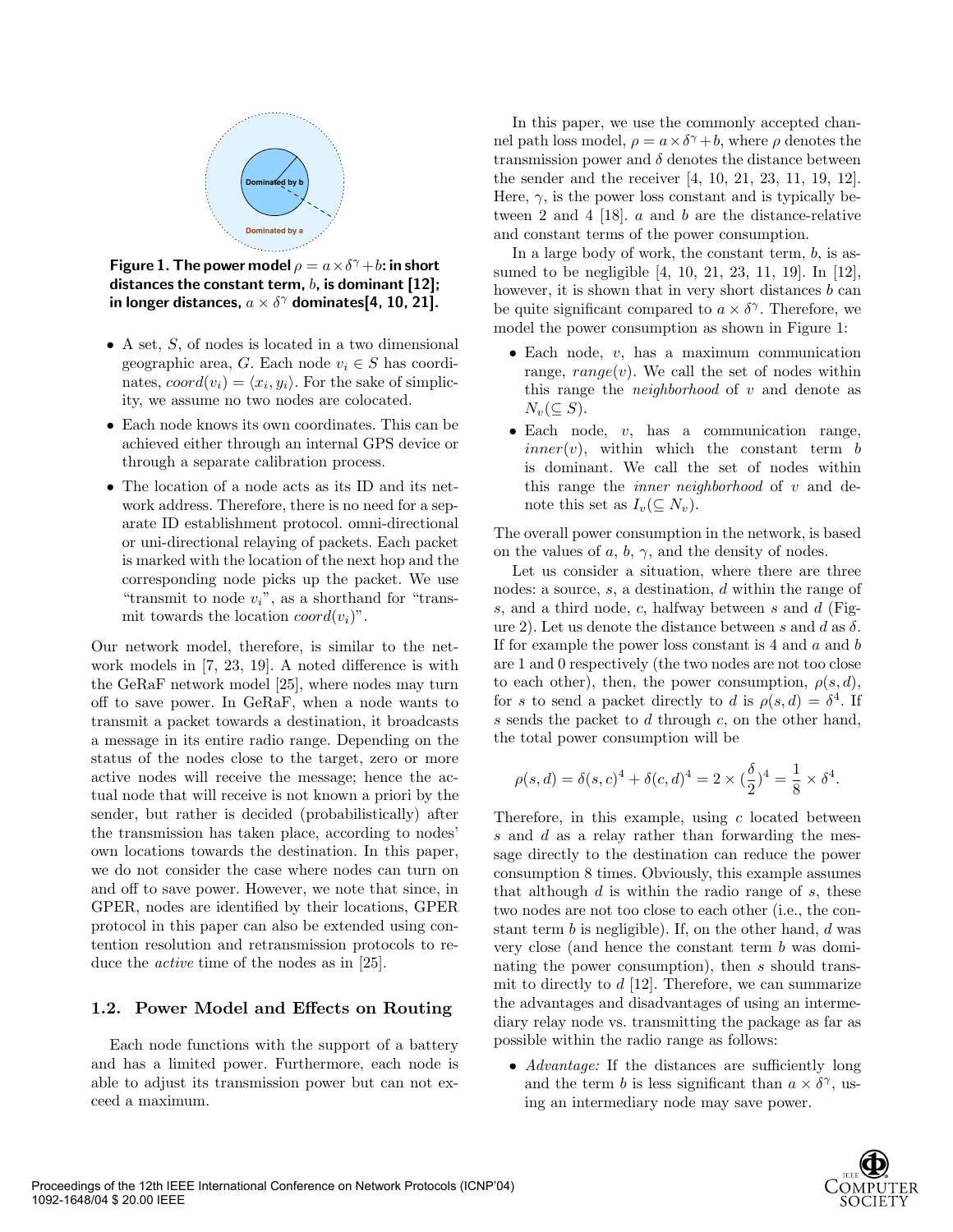

**Figure 2. The effects of using an intermediary node for routing**

- Advantage: In both uni-directional and omnidirectional radio scenarios, using high power transmission increases the network contention (Figure 2) and reduces the utilization of network [6, 19].
- *Disadvantage:* Using more hops may increase the total end-to-end transmission delay.

In this paper, we focus on the total power consumption. Therefore, we see that under right conditions, using relays may benefit the network. Furthermore, smallerranged transmissions may reduce network contention and may help improve the end-to-end delay.

### **1.3. Contributions of this Paper**

In this paper, we introduce the Geographical Power Efficient Routing (GPER) protocol. The contributions of this work are as follows:

- A protocol *RouteWithinNeighbors* that enables each sensor to choose the best next node in its radio range (Section 2.1).
- The GPER protocol, which builds on  $\textit{RouteWith-}$ inNeighbors and novel dynamic subdestination adjustment and forced routing techniques, to establish routes for destinations that are not within the radio range of the source (Section 2.2).
- The GPER-2 protocol, which creates an overlay on top of the wireless network and emulates GPER on this overlay to achieve improved routing in networks with large variations in density (Section 3).

Section 4 shows that GPER and GPER-2 achieve routing power consumption that is close to the optimal power consumption. GPER works well in networks with limited node density variations and GPER-2 further improves these results when the variations are large.

In the next subsection, we provide an overview of the literature.

### **1.4. Related Work**

Several metrics [20] have been proposed for measuring power consumption. The most commonly used metrics are energy consumption for each packet [23, 21, 19, 10, 18] and the system lifetime [2, 11]. In the literature, power consumption is assumed to be distancesensitive [4, 10, 21, 23, 11, 19]. In [12], however, it is shown that in very short distances constant power consumption may dominate.

In wide area wireless sensor networks with large number of nodes, traditional table-driven and ondemand routing protocols are not directly applicable [16, 5, 14, 13, 15, 17]. First, for wide area sensor networks, the global routing table can grow unmanageably large. Secondly, exchanging routing tables until a stable state is reached becomes unacceptable for sensor networks with large number of nodes. In [19] and its variant [10], the route table is generated by running Bellman-Ford algorithm; however each node only exchanges route tables with a subset of its neighbors, which is called the enclosure of this node. Sending messages directly to a node outside the enclosure will cost more energy than forwarding the message through nodes in the enclosure. In [11], the best path is chosen among the minimal power consumption paths and paths that maximize minimal residual power with the trade-off determined by a parameter. This algorithm is centralized because each node must know the remaining power of all nodes and power consumption to transmit a packet along any two nodes in the network. In [2], the authors developed a flow redirection algorithm to take message flow from the path of shortest lifetime and give it to the path of longest lifetime. To calculate the lifetime of the nodes, the message rate must be known. To reduce the information exchange overhead in wireless networks, several on-demand routing protocols have been proposed [5, 14, 15]. In its most basic form, an on-demand routing protocol will flood a route discovery message into the network and obtain the best path to the destination in the response from the destination. This will cause significant overhead if the number of nodes is large. A number of methods have been proposed to constrain the number of nodes that will rebroadcast the route discovery message [8].

Geographic routing is favored in sensor networks since the coordinates of the nodes actually imply the topology of the network. In some cases, e.g. data centric storage in which event data are hashed to geographic locations by event type [7], geographic routing is demanded. In [21], the topology of the network is assumed

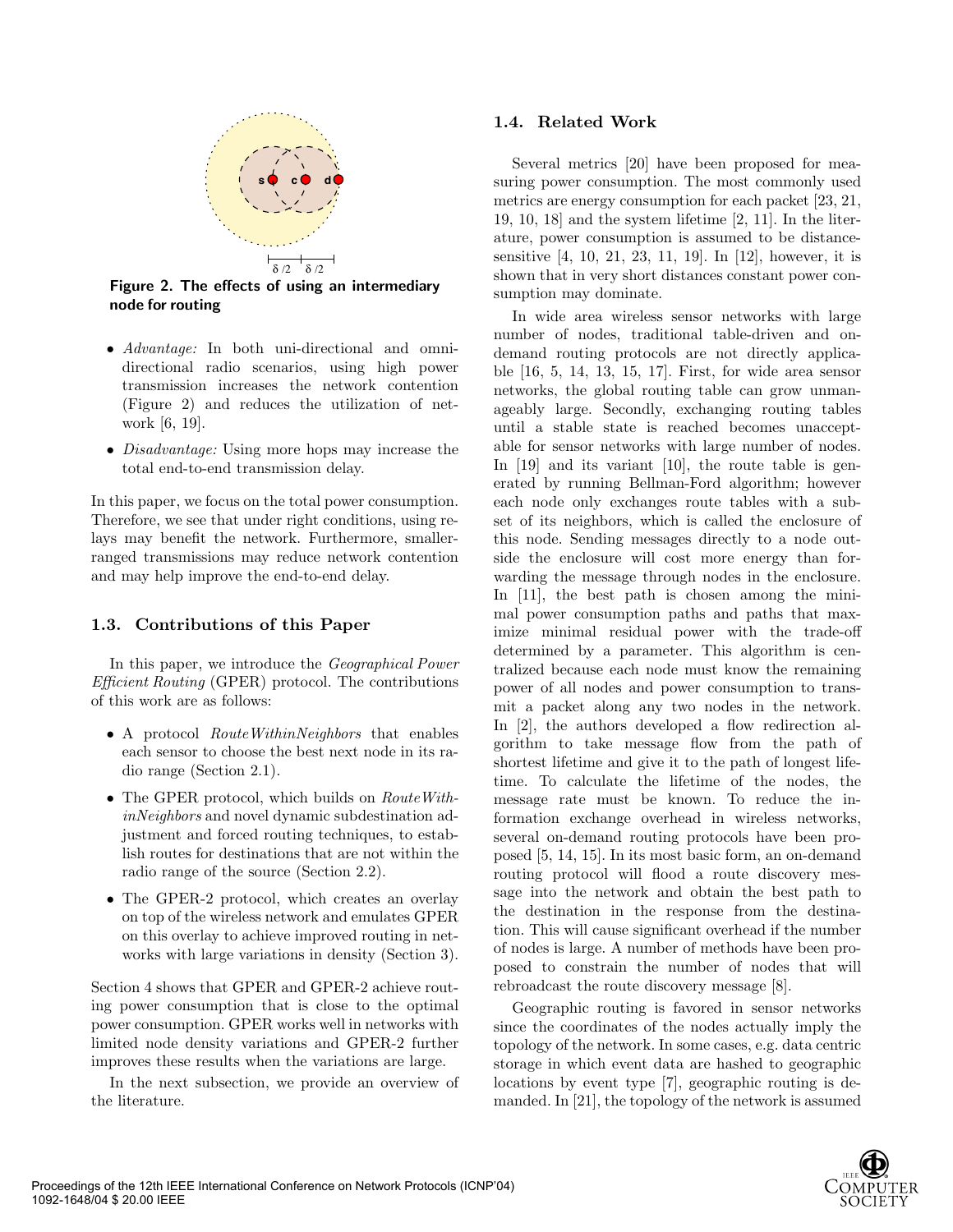to be known for each node.  $k$  minimum energy nodedisjoint and link-disjoint paths are calculated by executing a minimum weight  $k$  node-disjoint paths algorithm. In [7], a greedy routing algorithm called GPSR aiming at minimizing the number of hops in a mobile wireless network is proposed. The algorithm chooses the neighbor closest to the destination as the next hop. The work in [9] is similar to GPSR in that their face routing is actually one type of planar perimeter routing in GPSR. The focus of the GPSR is to minimize the number of hopes in the network and maximize the data packets transmitted successfully. Our focus, on the other hand, is minimization of the power usage. In [23], the routing algorithm selects the neighbor whose relay region covers the destination as the next hop. This works pretty much the same as GPSR and does not provide much power savings compared to GPSR.

Finally, we note that like most state-of-the-art algorithms, given a pair of source and destination nodes which communicate often, GPER would follow more or less the same low-cost path each time. Consequently, the nodes on this path could quickly run out of power. To help avoid such repeated use situations, we are currently investigating multi-path extensions to the algorithms presented in this paper.

## **2. GPER: Geographical Power Efficient Routing**

GPER consists of two complementary protocols. The first one aims to identify the best next hop within the nodes that are in the radio range of the source. Unlike the others in the literature [7, 9], this algorithm not only considers which neighbor node is closest to the destination, but also how much power can be saved if intermediary relays are used to reach this neighbor. The second algorithm aims to establish routes between nodes that are not in the radio ranges of each other. This algorithm builds on the first one by introducing novel dynamic subdestination adjustment and forced routing techniques.

## **2.1. Power Efficient Routing within the Radio Range**

Given a source, s, and a destination node,  $d \in N_s$ , within the neighborhood of  $s$  (i.e., within the radio range of the source node), the minimum energy consuming transmission strategy may either be

• to directly transmit the message to  $d$ , if  $d$  is in the inner range of  $s$   $(d \in I_s)$  where the constant power consumption term is dominant, or



**Figure 3. Example: routing within the radio range: to save power,** A **uses an intermediary node instead of directly transmitting to,** D**, which is in its neighborhood.**

RouteWithinNeighbors(*d*)

{

}

- *s* is the current node (the node in which this routine is executed at);
	- *d*, within the radio range of *s*, is the destination node
- this routine identifies the next node on the minimum power consumption path from *s* to *d*

1. if  $d \in I_s$ , then the next node is *d* itself; return;

- 2. *s* constructs a neighborhood graph  $NGraph_s = (V_s, E_s, l)$ such that
	- $\bullet$  all the nodes in  $V_s$  are neighbors of *s*; i.e., all the nodes in *V*s are within the radio range of *s*;
	- there is an edge in  $E_s$  for every pair of nodes in  $V_s$ ; and
	- for each edge  $e \in E_s$ , the label  $l(e)$  gives the expected power consumption between the end nodes of *e*
- 3. *s* runs a shortest path algorithm on its neighborhood graph *NGraph*s with *s* as source and *d* as destination; 4. the routine returns the next node on the path between *s* and
- *d*;

**Figure 4. Algorithm used by node** s **to identify the next relay node on the path to node** d**, when the node** d **itself is within the neighborhood (within the radio range) of** s

• to use an intermediary node to relay the message to d, if d is not in the inner range  $(d \in N_s$  and  $d \notin I_s$ ) and, hence, the distance-sensitive power consumption term is dominant.

The following example demonstrates this second case. Consider the scenario in Figure 3. In this figure, node A wants to send a message to node  $D$ , which is in  $A$ 's radio range. Let us assume that, based on its power status and its knowledge about the neighbors in its radio range, A discovers that the minimum energy path to D is  $A \rightarrow B \rightarrow C \rightarrow D$  and forwards the packet to  $B$  (Figure 3(a)). Next  $B$  finds out that the minimum energy path from B to D is  $B \to C \to D$  and forwards the packet to  $C$  (Figure 3(b)).  $C$  in turn forwards the packet to the destination  $D$  (Figure 3(c)).

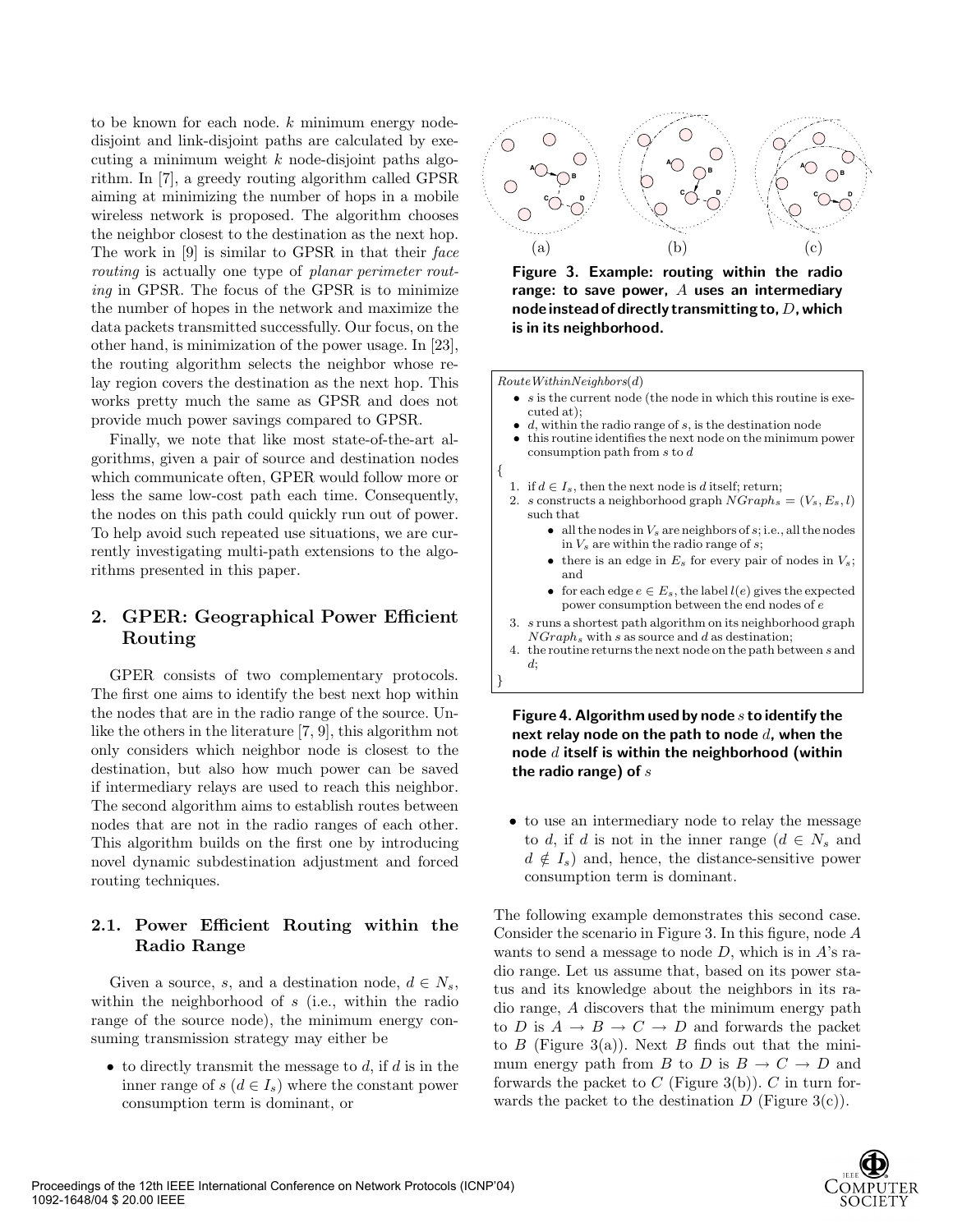The task of the source node s, then, is to select the location of the next relay node in its radio range. When this neighborhood is sparse, it may be possible for each node to maintain a view of its neighbor $hood<sup>1</sup>$ . In this case, s can find the next relay node using a shortest path algorithm (where the edge weights correspond to the expected power consumption based on the power model  $a \times \delta^{\gamma} + b$ . Figure 4 depicts the outline of the RouteWithinNeigbors algorithm for power efficient routing within the radio range.

Unfortunately, the neighborhood graph,  $NGraph_s$ , constructed by s in RouteWithinNeighbors may not reflect the actual topology of the nodes in  $V_s$ , since it is possible that the distance of two nodes,  $v_i, v_j \in V_s$  exceeds their respective radio ranges. In this case, communication through the edge  $\langle v_i, v_j \rangle \in E_s$  between these two nodes may be physically impossible. This problem can be addressed by letting s to periodically learn the power ranges of nodes in its neighborhood (power range) and eliminating the invalid edges in  $E_s$ . If, on the other hand, the power range of the nodes in the network are constant and identical, such a corrective action is not necessary as the minimum energy consumption path between s and d will never contain a physically impossible edge. To see this, consider the following: suppose nodes,  $v_i$  and  $v_j$ , and the edge  $\langle v_i, v_j \rangle$  appears in the minimum energy consumption path from s to d. If  $\rho(v_i, v_j) > \rho(s, d)$ , then s could transmit directly to d.

If the number of nodes in the radio range is small, each node can use small routing tables for its immediate neighborhood. During initialization, each node runs the algorithm once for the small number of nodes in its neighborhood and saves the coordinates of the first relays for each one.

### **2.2. Power Efficient Routing outside the Radio Range**

RouteWithinNeighbors is applicable when the destination is within the radio range of the current node. In order to leverage *RouteWithinNeighbors* when dealing with the more general case where destination node is beyond the radio range, we introduce the concept of dynamically adjusted subdestination nodes. Given a destination node,  $d$ , the source node,  $s$ , selects the node  $u$ , within its neighborhood, closest to  $d$  as the subdestination. In a sense, this is similar to the GPSR [7] pro-



**Figure 5. Dynamic subdestination selection: (a)** A **chooses** D **as its subdestination and, at the next step,** B **chooses** F **as its subdestination**

tocol which tries to minimize the number of hops that the packet takes by greedily choosing the neighbor closest to the destination. On the other hand, in GPER, once the subdestination node, u, is identified, Route-WithinNeighbors can use local relay nodes to efficiently deliver the packet to  $u$  instead of directly transmitting it to u. Furthermore, as described next, each local relay node may make dynamic adjustments on the subdestination; hence the packet may skip u altogether on its way to d.

**2.2.1. Dynamic Subdestination Adjustment** In RouteWithinNeighbors, the source node sets up a locally optimal minimum power consumption path to its subdestination assuming that the packet will be forwarded through the nodes on the chosen path. On the other hand, irrespective of the assumptions made by this node, the next node acts independently and calculates a new subdestination based on its own power range and neighborhood. Therefore, rather than committing to a fixed subdestination until it is reached, each relay node makes adjustments and prevents costly deviations from the destination due to earlier misjudgments.

Figure 5 shows an example. In this figure, the source, A, is trying to route a packet to destination G. For this purpose, it chooses a subdestination,  $D$  in its radio range, and a path  $A \to B \to C \to D$  to this subdestination. It then forwards the packet to the next hop on this path, which is  $B$  (Figure 5(a)). Once it receives the packet, B considers its own neighborhood and establishes  $F$  as its own subdestination for reaching  $G$ (Figure 5(b)). B then chooses the path  $B \to E \to F$ and routes the packet to  $E$  instead of to  $C$  as was assumed priorly by A. This dynamic subdestination selection process will continue as E considers its own neighborhood for the next step and the packet may never need to reach the node D chosen as the subdestination by the source node A.

**2.2.2. Forced Routing to Prevent Infinite** Loops As described above, after s identifies its subdestination  $u$  to reach  $d$ , it calculates a low power



<sup>1</sup> Since the number of nodes in the radio range of a given node is much smaller than the total number of nodes distributed in a wide area wireless network, it may be possible for each node to learn and save the coordinates of its neighbors  $(N_v \text{ and } I_v)$  at the system initiation phase.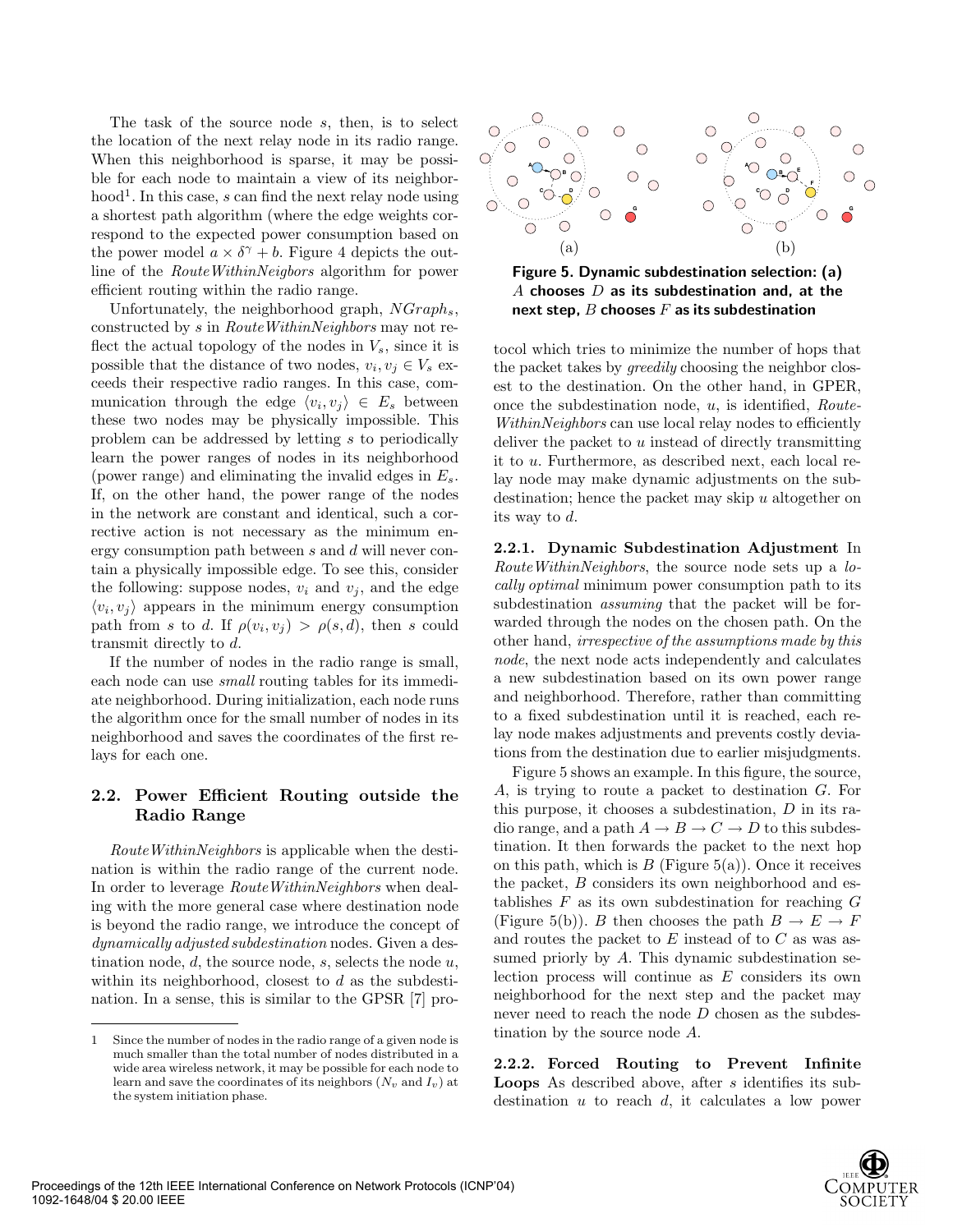

**Figure 6. A loop due to dynamic subdestination selection and force routing solution: (a)** A **sends the packet to** B **and (b)** B **sends it back to** A **and (c)** A **sends it to** E **under force routing and (d)** E **sends it to** F **under force routing**

route to u using RouteWithinNeighbors. In most cases, the next relay node  $r$  on the resulting path will be closer to the destination d than s. However, if r is further to d than s, forwarding the packet to  $r$  may lead into a loop. Figures  $6$  (a) and (b) illustrate how this can happen: in Figure  $6(a)$ , B is closer to  $D$  than  $A$ . First,  $A$  chooses  $C$  as the subdestination to  $D$  and forwards the packet to  $B$ ; then  $B$  chooses  $F$  as the subdestination to  $D$  and forwards the packet back to  $A$ , since  $A$  is on the minimum energy consumption path from  $B$  to  $F$ . This causes an infinite loop between node A and B.

In order to guarantee that the routing algorithm is free of such infinite loops, in GPER we introduce a forced routing mechanism as a preventive measure. Forced routing is applied when a potential loop is identified: let us assume that  $s$  is trying to route a packet to the final destination  $d$ , and it identifies the subdestination  $u$  in its neighborhood. Furthermore, let us assume that s decides to route the packet to  $r$  on a low power path to  $u$ . If it turns out that the next hop  $r$  is further to the final destination  $d$  than  $s$  itself, s declares a forced routing status. Under forced routing, the subdestination  $u$  is kept fixed until it is reached. Furthermore, the RouteWithinNeighbors is augmented to constrain the path such that  $\delta(r, u)$  $\delta(s, u)$ , i.e. r is closer to u than s. The augmented version of the in-neighborhood routing algorithm is called  $Route WithinNeighbors_{forced}.$ 

It is possible that a given packet reaches the same node more than once even when the forced routing



**Figure 7. Lack of a suitable subdestination at** B

scheme described above is used. Each such loop is temporary. Consider Figure 6 once again. In Figure 6(b), when  $B$  realizes that  $A$  is further to the destination D than itself, it marks the packet as in force routing mode and fixes the packet's subdestination to F. After this,  $B$  may still forward the packet back to  $A$ , since  $A$  is closer to the newly fixed subdestination  $F$ than B. This time, on the other hand, A will recognize that the packet is in force routing mode with fixed subdestination  $F$ . Therefore, this time  $A$  will decide to use E instead of B as the next hop (Figure  $6(c)$ ). Figure 6(d), then, shows how the packet proceeds towards the fixed subdestination  $F$ . Therefore, loops of the form  $A \to B \to A$  are temporary and the packet will approach its destination.

To show that the result is indeed free of infinite loops, we need to show that the number of times each packet is forwarded is finite. Let us define  $ForceRoutingRun$  as the period which starts when the packet enters force routing mode and ends when the packet reaches the corresponding fixed subdestination. During a ForceRoutingRun, each forward will bring the packet closer to the fixed subdestination, so the number of forwards in each  $ForceRoutingRun$ is finite. Assuming that there is a subdestination closer to the final destination, then the total of forwards will be finite.

Therefore, forced routing guarantees that the path generated by GPER is free of infinite loops when the identified subdestination is closer to the destination than the current node. In an arbitrarily structured wireless network, however, there may be cases in which there may not be a suitable subdestination (Figure 7). In next subsection, we examine this.

**2.2.3. Planar Perimeter With Forced Routing** So far we assumed that each node can identify a proper subdestination within its neighborhood (i.e., radio range); however, there are scenarios in which no neighbor is closer to the destination than the current node; i.e., there are no suitable subdestinations. For example in Figure 7, node  $B$  realizes that all of its neighbors  $\{A, C, E\}$  are further than itself to the destination D. Such scenarios have been extensively studied in [7] and planar perimeter routing is introduced to gradually forward the packet to a node closer to the destination than the current node. When there is no

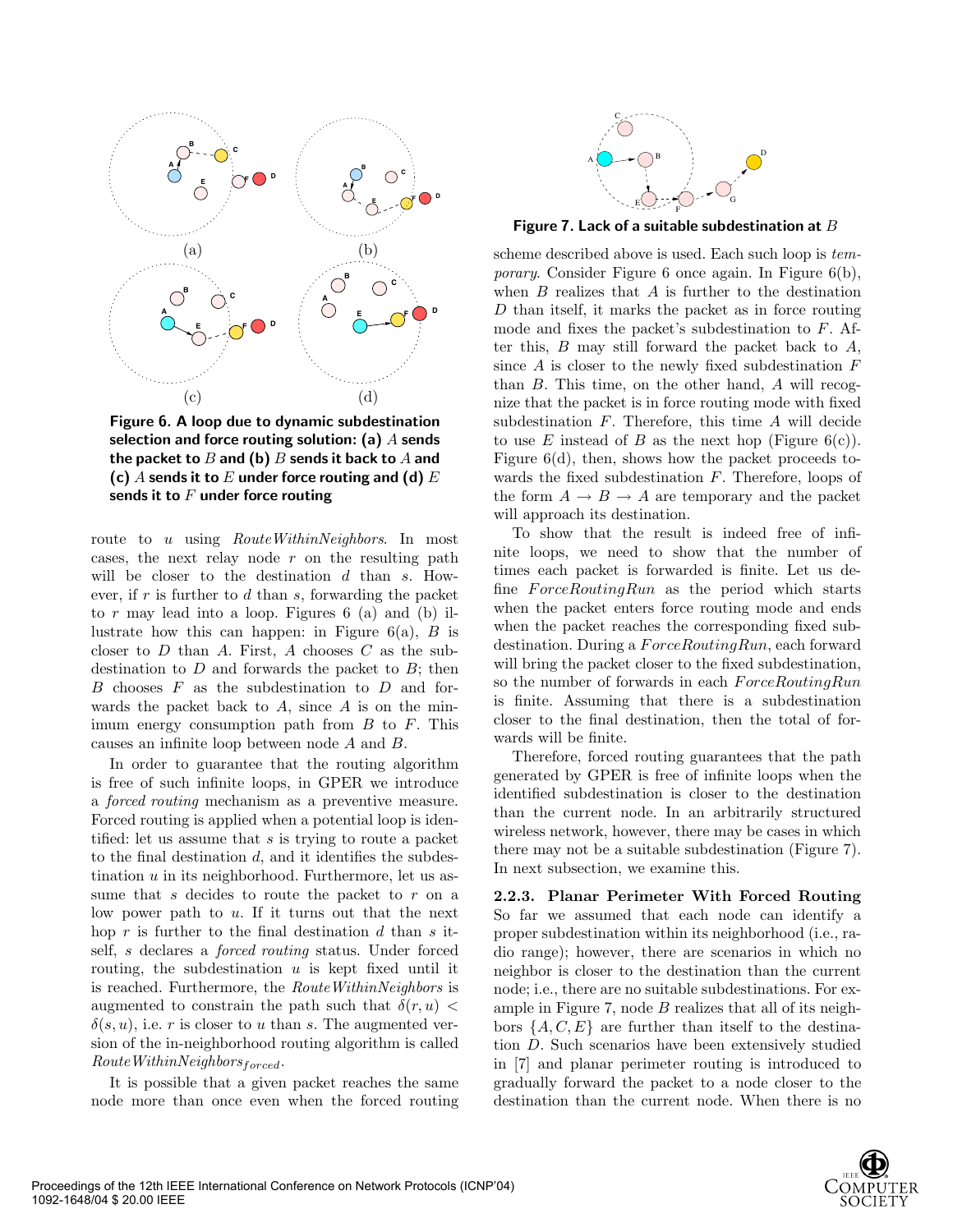suitable subdestination, under perimeter routing, each packet traverses the graph of the network using a righthand rule, which requires that if the node visited before  $B$  was  $A$ , then the next edge to traverse is the first counter-clock-wise edge about B from edge  $(A, B)$ . In Figure 7,  $B$  would choose  $C$  as the next node to follow. To ensure that routes will be found when they actually exist, the graph of the network is planarized before the next edge to traverse is calculated [7].

In GPER, we adopt the planar perimeter routing approach presented in [7] to tackle the scenarios when no suitable subdestination is available. On the other hand, to save power, we implement perimeter routing approach through RouteWithinNeighbors which may use intermediary relay nodes when this helps reduce the power consumption. However, to ensure that Route-WithinNeighbors implements perimeter routing without making dynamic adjustments which may destroy the overall counter-clockwise progression of the perimeter routing approach, we also use forced routing along with RouteWithinNeighbors. Consequently, when the next hop for planar perimeter routing is determined (for instance  $C$  in the above example), the packet is also marked to be in force routing with this fixed subdestination (i.e., C will be the fixed subdestination until it is reached). The proof that there is no infinite loops under planar perimeter mode extended by force routing follows the fact that original planar perimeter routing has no infinite loops [7].

**2.2.4. GPER Protocol** Figure 8 presents the geographic power efficient routing protocol (GPER) which takes all the above issues into account.

Results presented in Section 4 show that GPER works well, especially for sensor networks that have uniform or close to uniform sensor distributions and the power consumption of the resulting routes are close to optimal. An important aspect of GPER is that this performance is achieved with only local information; that is, the coordinates of the neighbors are the only information needed. There is no need for exchanging routing tables with other nodes or broadcasting any route discovery messages. The overhead of GPER is the same as GPSR since GPER is using similar local information and forced routing in GPER does not incur any additional power consumption overhead.

The assumption of uniformity, however, does not always hold. Wireless sensor network topologies generally have heterogeneous sensor densities, therefore routing algorithm should scale to variations in sensor density. Again, as shown in Section 4, GPER works well even when the sensor density is not uniform. On the other hand, we see that we can further improve the power

```
RoutePackets(pack, d)
  • s is the current node (the node in which this routine is exe-
     cuted at);
  • pack is the packet being routed
     • d, outside of the radio range of s, is the destination node
     • this routine routes pack to the next node on the minimum
     power consumption path from s to d
{
  1. s finds the neighbor that is closest to d and save to n;
  2. if (ForcedRouting flag is on for pack)
       (a) s extracts the Subdest of pack and save to n;
      (b) if (s == n)i. s clears the ForcedRouting flag for pack;
  3. if (ForcedRouting flag is off for pack)
       (a) if (PeriRouting flag is on for pack)
             i. extract PeriStartAt from pack
             ii. if(s is closer than PeriStartAt to d)
                 A. clear both PeriRouting and ForceRouting
                     flags for pack
            iii. else
                 A. set ForcedRouting flag on for pack
                 B. calculate next node for planar perimeter
                     routing and save to n
                 C. s sets n to be the subdestination, Subdest,
                     of pack;
      (b) else if (n is further than s to d)
             i. set both PeriRouting and ForcedRouting flags
                on for pack
             ii. set PeriStartAt field in pack to s
            iii. calculate next node for planar perimeter rout-
                ing and save to n;
            iv. s sets n to be the subdestination, Subdest, of
                pack;
  4. if(ForceRoutingflag is on for pack)
       (a) NextHop = RouteWithinNeighbors_{forced}(n);5. else
       (a) NextHop = RouteWithinNeighbors(n);6. if (ForcedRouting flag is off for pack and NextHop is fur-
     ther than s to d)
       (a) s sets ForcedRouting flag on for pack;
      (b) s sets n to be the subdestination, Subdest, of pack;
       (c) NextHop = RouteWithinNeighbors_{forced}(n);7. s forwards the packet to NextHop;
}
```
### **Figure 8. GPER packet routing algorithm used by node**

consumption by taking into account the topology of the network density.

## **3. Overlay Routing in Non-uniform Networks**

In networks with large density variations, the selected routes may run across regions of very low sensor density. Since the density of the sensor distribution determines minimum power consumption, this may cause high power consumption. To see this, consider the two sensor networks, both  $8 \times 8$ , shown in Figures 9(a) and

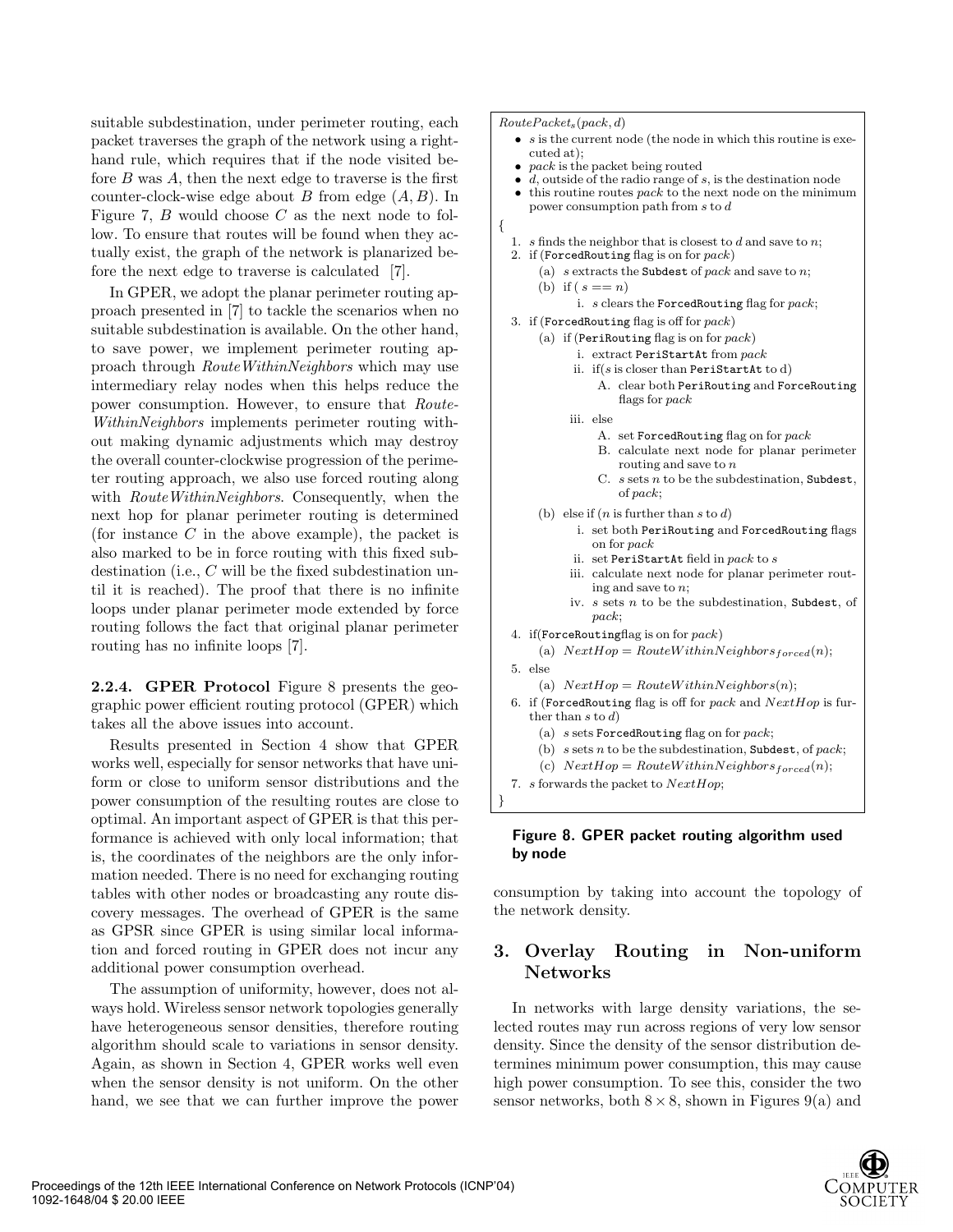

**Figure 9. Two** 8 × 8 **sensor networks with different node distributions: (a) sparse and (b) dense networks**

(b). There are 9 nodes in the network in Figure  $9(a)$ and 25 nodes in the network in Figure 9(b). In both networks, the nodes are uniformly distributed in the space. Assuming that the power loss constant is 4, and the terms  $a$  and  $b$  are 1 and 0 respectively, the minimum power needed to route from one corner to another corner can be calculated as  $4 \times 2^4 = 64$  for the network in Figure 9 (a) and  $8 \times 1^4 = 8$  for the one in Figure 9(b). Therefore, we can easily see that the higher the density is, the lower the routing power consumption will be.

In networks with variations in the sensor density, it may be desirable to detour and choose regions of high density. Based on this observation, we augment our algorithm with the ability to route through densely distributed regions of the network. We call this *over*lay routing. The resulting GPER-2 protocol creates an overlay, with more or less uniform regions, on top of the existing wireless network and emulates GPER on this overlay to achieve improved routing in networks with large density variations. Several works [1, 3] create overlays for topology maintenance on sensor networks. Other related works on overlay routing can be found in [24, 22]. Next, we present an example overlay, grid overlay and describe how GPER-2 works using this example.

#### **3.1. Example: Grid Overlay**

sensors is divided into a grid of cells of the same size. The cell size is chosen to approximate uniform distribution within each cell (in the Experiments section, we will study the impact of this assumption). The result is a grid network, GN of cells, where each nonboundary cell has six neighbors. Each pair of adjacent grid cells  $(C_1, C_2)$  are connected with a logical link labeled with the expected power consumption for transmissions from nodes in  $C_1$  to nodes  $C_2$ . We next describe how we compute the edge weights.

**3.1.1. Compute Edge Weights in Grid Overlay** Let  $M$  be the total of number of nodes in a given cell, C. Assuming a uniform distribution of nodes in a each



**Figure 10. An overlay example: grid overlay, and 1- and 2-neighborhoods of a given cell in a grid overlay. Different shades denote different cell densities.**

cell the number of nodes between the center of the cell and the center of one of the cell's borders can be computed as  $M^{1/2}/2$ . If L is the length of one of the borders, then the average distance between closest neighbors in the cell is  $L/M^{1/2}$ . The power needed to route a packet from the center of the cell to the center of one of its borders then be calculated as

$$
\rho_{hor} = \frac{M^{1/2}}{2} \times \left( a \times \left( \frac{L}{M^{1/2}} \right)^{\gamma} + b \right)
$$

$$
= \frac{a}{2} \times \frac{L^{\gamma}}{M^{-(\gamma - 1)/2}} + \frac{b}{2} \times M^{1/2}
$$

Therefore, the amount of power required to transmit a packet from a cell  $C_1$  to one of its horizontal or vertical neighbors,  $C_2$ , can be computed as

$$
\rho(C_1, C_2) = \rho_{hor,1} + \rho_{hor,2}
$$
  
= 
$$
\frac{a}{2} \times \frac{L^{\gamma}}{M_1^{-(\gamma - 1)/2}} + \frac{b}{2} \times M_1^{1/2} + \frac{a}{2} \times \frac{L^{\gamma}}{M_2^{-(\gamma - 1)/2}} + \frac{b}{2} \times M_2^{1/2}
$$

Assuming a power constant  $\geq 2$ , the power needed to route a packet from the center of the cell to one of the cell's corners can be computed as

$$
\rho_{dia} = a \times \frac{L^{\gamma}}{M^{-(\gamma - 1)/2}} + b \times M^{1/2}
$$

Therefore, the amount of power required to transmit a packet from a cell  $C_1$  to one of its diagonal neighbors,  $C_2$ , can be computed as

$$
\rho(C_1, C_2) = \rho_{dia,1} + \rho_{dia,2}
$$
  
=  $a \times \frac{L^{\gamma}}{M_1^{-(\gamma - 1)/2}} + b \times M_1^{1/2} +$   
 $a \times \frac{L^{\gamma}}{M_2^{-(\gamma - 1)/2}} + b \times M_2^{1/2}$ 

Note that the grid network forms a structured overlay on top of the less structured wireless network. Each cell in the grid network has 8 1-hop neighbors and 24

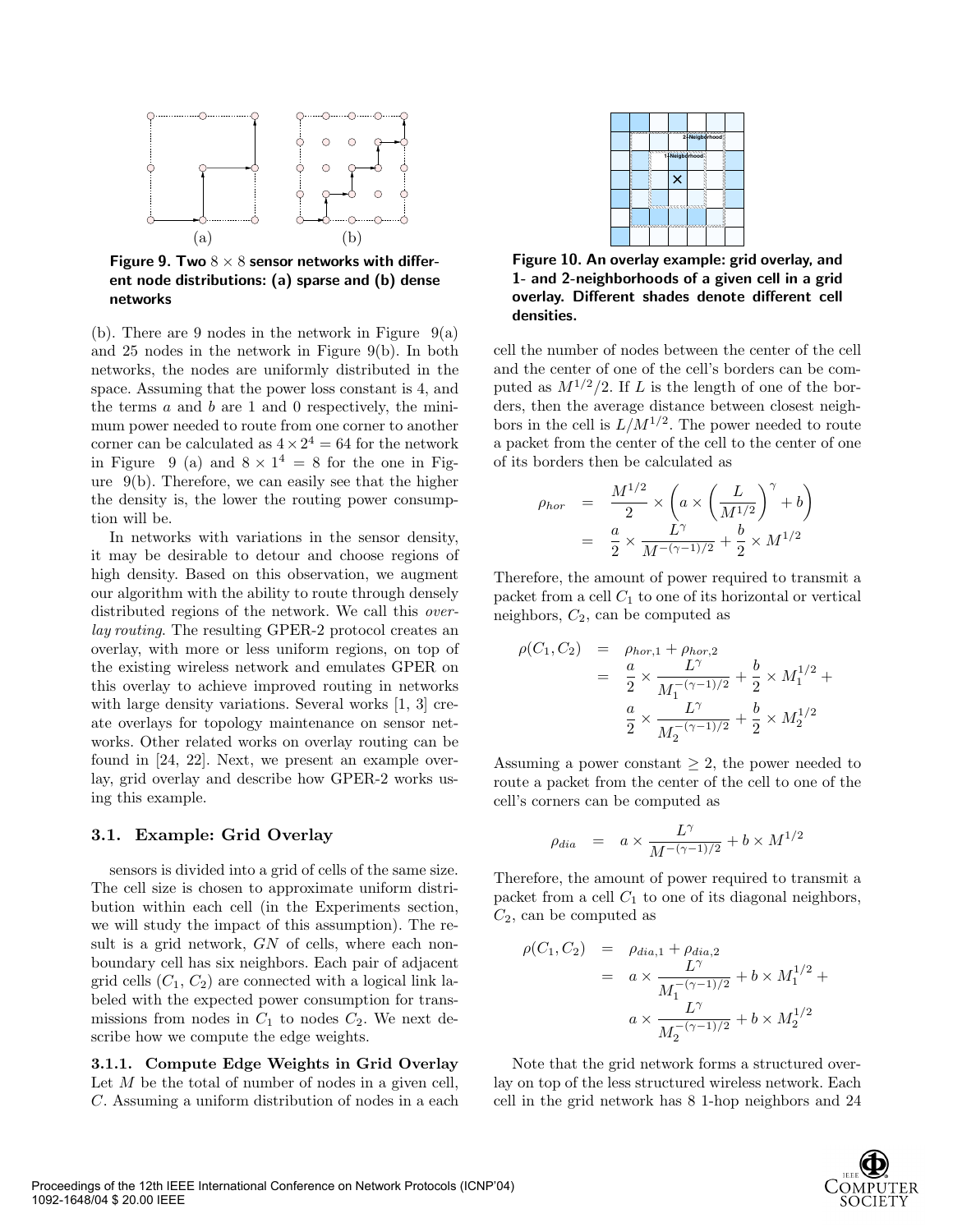neighbors that are accessible in 2 cell hops (Figure 10). Hence, we can define neighborhoods that are analogous to neighborhoods in GPER on the overlay grid and use the GPER algorithm on this overlay grid network. Given a cell  $C_i$  in a grid network  $GN$ , the kneighborhood,  $N_i^k$ , of cell  $C_i$ , then, is defined as the cells that are within  $k$ -hops on the grid network,  $GN$ . The k-neighborhood of a given cell contains every cell accessible through k cell borders.

**3.1.2. Grid Overlay Formation** The network identifies and disseminates the cell information (number of sensors in each cell and the cell densities) as follows: At the network initiation phase, the network is flooded with a REQUEST LOCATION message. A prime node (a node that is designated as prime at the time the sensor network is built) or an external process accessible through the prime node collects RE-PORT LOCATION messages and calculates the suitable cell size and grid location using the information it receives. The prime node, then, floods a FORM CELLS message into the wireless network. This message contains (a) the size of the cells, (b) one of the network's corners' coordinates (this will enable each node to identify which cell it is located in based on its own location), and the (c) locations of the sensor nodes closest to the center of each cell (the ties are broken arbitrarily). Upon receiving the FORM CELLS message, each sensor determines which cell it located in, using its own coordinates and the data contained in the message. Each sensor, then, sends a JOIN CELL message, which contains its coordinates, to the node closest to the center of its cell using GPER. At the end of this process, the center node knows the number of sensors in its cell and it disseminates this information to the center nodes of its k-neighborhood using a REPORT NEIGHBORHOOD message. Each center node then computes costs for its k-neighborhood and distributes this to the nodes in its cell using REPORT CELL message.

At the end of this process, each node knows (a) which cell it is located in, (b) the location of the node closest to the center of its cell, (c) the average costs (computed based on densities) of sending a packet from the center of its cell to the center of the cells in the kneighborhood. Note that  $k$  is usually very small  $(1 \text{ or }$ 2) and the number of nodes in the  $k$ -neighborhood is small (25 for 2-neighborhood,  $(2k+1)^2$  in general) and this data can be cheaply kept at each node.

## **3.2. Power Efficient Routing within the Overlay** k**-Neighborhood**

The source cell constructs a path of cells by running a shortest path algorithm on the overlay network of cells in its k-neighborhood. This path of cells ensures that, if during actual routing the packets follow this particular sequence of cells, then the power consumption will be close to minimum. In a sense, this is analogous to the *RouteWithinNeighbors* algorithm presented in Section 2.1, but applied at the overlay level instead of at the wireless node level. For this purpose, the source node computes the next cell on the path locally and the ID of the next cell is added to the packet. Any node that receives this packet will forward the packet towards the center of the next cell. When the packet is close enough to the center of the next cell, this process is repeated until the destination cell is reached. If the next cell is the destination cell, instead of forwarding the packet to the center of the destination cell, grid routing protocol forwards it directly to the destination node.

### **3.3. GPER-2: Power Efficient Routing outside the Overlay** k**-Neighborhood**

In order to achieve power-efficient routing beyond the k-neighborhood, we employ an algorithm similar to GPER on the overlay network. Therefore, we call this algorithm GPER-2: at the low (node) level, GPER is used to deliver packets between wireless nodes and at the higher (overlay) level a GPER like algorithm is used to deliver packets between cells. At the overlay level, GPER-2 selects the cell (in the  $k$ -neighborhood) closest to the destination cell as the subdestination cell. It then calculates the next relay cell for this subdestination cell by running a shortest path algorithm in the kneighborhood of cells. The packet is forwarded toward the center of the next cell until it is close enough, where a new next cell is calculated. This process continues until the destination cell is within the k-neighborhood of current cell. When cells are uniformly shaped and placed on a uniform grid, forced routing and perimeter routing may not be necessary.

GPER-2 gives an efficient way to disseminate packets when there are large variations in the density distribution of the network. As shown in the next section, with the aid of grid routing, power consumption in wireless networks with largely varying node densities can be significantly reduced.

## **4. Experiment Results**

In this section, we present experiment results that validate the efficiency and effectiveness of the geographic routing algorithms, GPER and GPER-2, presented in this paper.

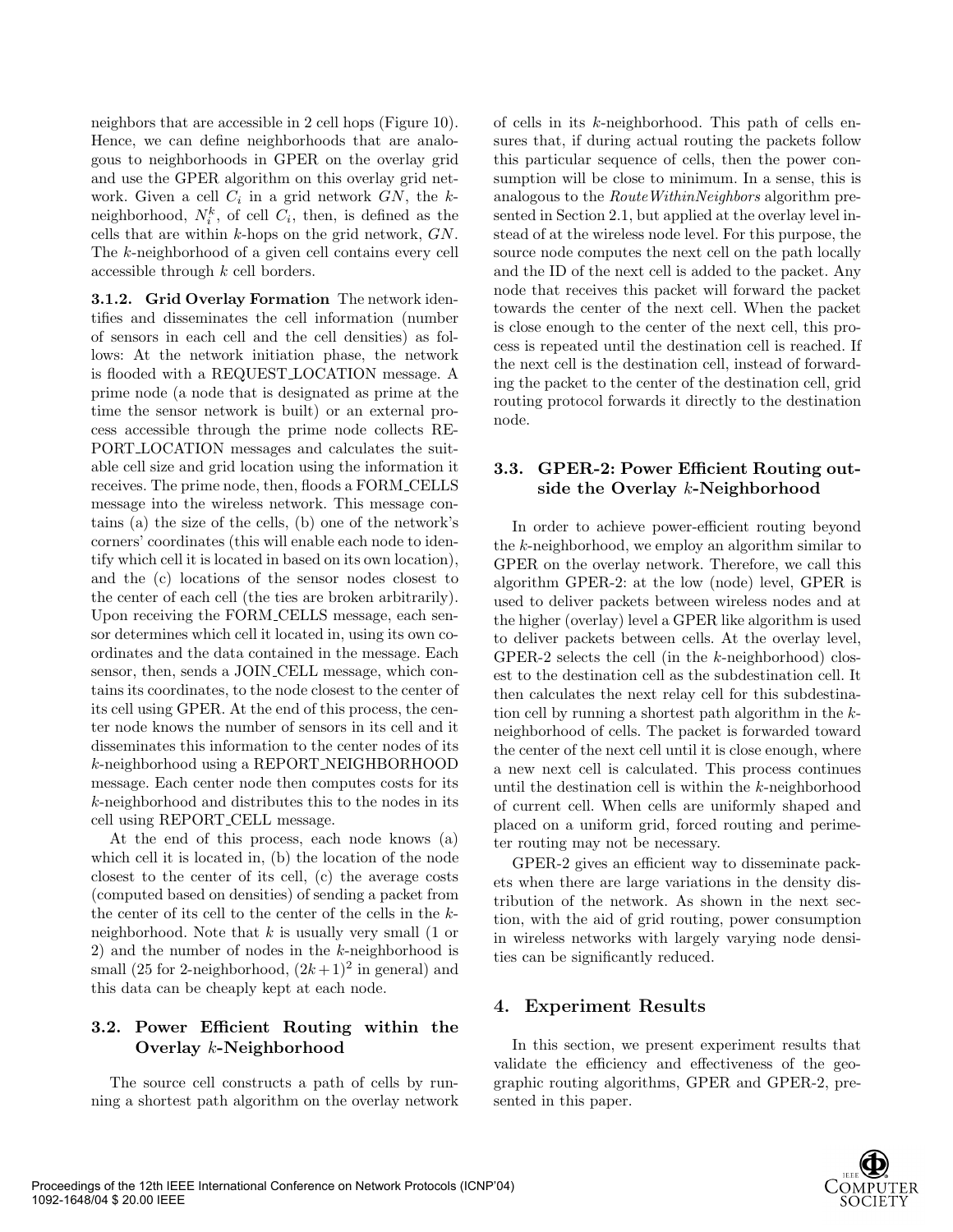

**Figure 11. Comparison of routing power consumption for uniform sensor distribution (a) when power loss constant is 4 (b) when power loss constant is 2**

### **4.1. Routing in Networks With Uniform Sensor Densities**

We first conducted a set of simulations to verify the GPER algorithm in uniform networks [19, 10, 23]. The setup for this set of experiments is as follows: We uniformly placed 30000 sensor nodes in an area of size  $1600 \times 1600$ . We varied the radio range between 20 and 30. A larger radio range means a network that is denser, in the sense there will be more nodes in each node's neighborhood (i.e., radio range). We also varied the power loss constant between 2.0 and 4.0. The terms a and b are set to 1 and 0 respectively. Overall, we experimented with six combinations of radio range and power loss constant. For each combination we ran 100 simulations to route a packet from bottom left most node to top right most node and calculated the average power consumption by using two routing protocols GPSR and GPER. The optimal routing power consumption is also calculated using a centralized shortest path algorithm which assumes full knowledge of the network and is included for comparison.

As expected, the number of nodes on GPSR paths are larger for the same routing task; yet, as Figure 11 shows, GPER saved almost 90% power relative to GPSR when the power loss constant is 4, and saved 60% when the constant is 2. The increase in the path length contributes to the delay, but not to the overall power consumption. We also see that in our experiments, the power consumption of GPER is close to the optimal values, with a maximum of 35% difference when power loss constant is 4 and a maximum of 15% difference when it is 2.

We note that as the radio range of the nodes becomes smaller, the power consumption of GPSR also gets smaller. In a sense, when the maximum transmission power is low, GPSR ends up having to route through closer nodes the way GPER naturally does, and as a results saves power. However, since GPER chooses the neighbors intelligently, GPSR's savings are



**Figure 12. Comparison of routing power consumption for slightly non-uniform sensor distribution (a) when power loss constant is 4 (b) when power loss constant is 2**

nowhere close to GPER's. For GPER (as well as for the optimal route), the power consumption is not significantly affected by the radio range, as both of them already choose intelligently among available neighbors<sup>2</sup>.

### **4.2. Routing in Networks With Nonuniform Sensor Densities**

To observe the power consumption in networks with varying densities, we ran a second set of experiments.

**4.2.1. Routing in Lightly Non-uniform Networks** In order to observe the effect of slight nonuniformities in the network, we experimented with GPER routing in slightly non-uniform networks. For these experiments, we divided the network into cells of size  $100 \times 100$  and distributed the 30000 nodes, such that half of the cells received 150 nodes and half received 85 nodes. Figure 12 shows the comparison of power consumption to route a packet from a corner to the other through the diagonal. In this figure, we have also included GPER-2 routing results. The result shown in Figure 12 is similar to Figure 11. GPER power consumption is close to optimal in such sensor networks. We see that when the non-uniformities in the network are slight, GPER-2 routing is not necessary as GPER is already choosing very good routes.

**4.2.2. Routing in Heavily Non-uniform Networks** We used a network area of size  $1600 \times 1600$  and divided it into cells of size  $100 \times 100$ . In order to observe the effect of different sensor distributions, we experimented with three types of non-uniform networks:

• Random networks in which cells in the network are labeled dense or sparse randomly (Figure 13(a). In these networks, 75% of the cells are sparse. High

<sup>2</sup> In our experiments, the radio range is selected in a way that the probability of dead ends, which would cause GPSR and GPER to fail, is very low

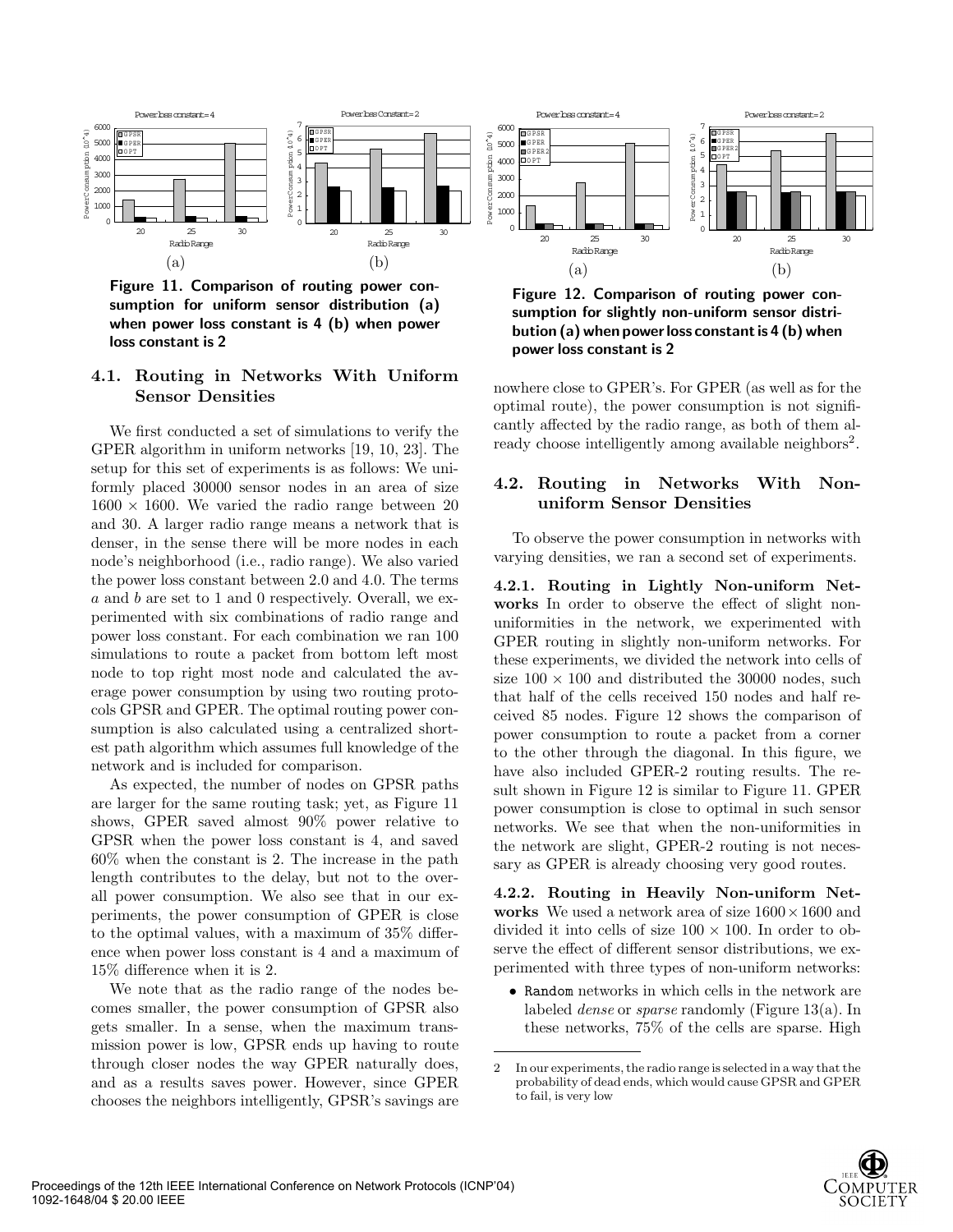

**Figure 13. Power consumptions corresponding to (a) random, (b) fractal, and (c) center-heavy density distributions**

density cells have 290 nodes and low density cells have 58 nodes. The total number of nodes is 30000. Nodes are uniformly distributed within each cell.

- Self-similar or fractal (power law) networks in which cells in the network are distributed in a way that the distribution of the cells at higher scales resemble distribution of the cells in lower scales (Figure 13(b). In these networks too, 75% of the cells are sparse. High density cells have 290 nodes and low density cells have 58 nodes; i.e., the total number of nodes is 30000. The nodes are uniformly distributed within each cell.
- Center-heavy networks in which the density of the cells is heavier in the center than in the borders (Figure 13(c). The 30000 nodes are distributed such that density is gradually decreasing: cells that are 7-8 hops away from center have 62 nodes, cells that area 5-6 hops away have  $2 \times 62 (= 124)$ nodes, cells that are 3-4 hops away have  $3 \times 62$  $(= 186)$  nodes, and cells that are 1-2 hops away



**Figure 14. Effects of the sparsity of the grid overlay and non-uniformity of the cells**

have  $4 \times 62$  (= 248) nodes. The nodes are uniformly distributed within each cell.

Furthermore, in order to observe the impact of the neighborhood size, we have experimented with four different neighborhood sizes: 1-, 2-, 3-, and 4-neighborhoods. In the experiments, we calculated the average power consumption for routing between all pairs of center nodes in the network.

**Effect of the Network Type:** As shown in Figures  $13(a)$  and (b) when non-uniformity is distributed randomly or in a self-similar fashion, GPER-2 can improve the results of GPER upto 20% as there are opportunities to avoid sparse regions. On the other hand, when the non-uniformity is center-heavy and gradually changing, GPER already functions almost as good as GPER-2 (Figure 13(c)). This shows that GPER is sensitive to abrupt and large changes in the node density (in random and fractal distributions), whereas GPER-2 functions well in all cases.

**Effect of Neighborhood Size:** Figures 13 (a), (b) and (c) show that as the neighborhood size increases, the power consumed by GPER-2 reduces because more information about the neighboring cells are available to the decision maker node<sup>3</sup>. As the neighborhood size goes from 3 to 4, the additional reduction is not large, which means that, in this setup, more information regarding the rest of the network is not necessary.

**Effect of Sparsity:** In these experiments, presented in Figure 14, we varied the ratio of the sparse cells in the network. In this experiment setup, each high density cell has 300 nodes and each low density cell has 60 nodes; the total number of nodes depend on the sparsity ratio. We ran five sets of experiments: for sparsity ratios of 30%, 40%, 50%, 60%, and 70%. In each experiment, we averaged the power consumption for all pairs of nodes in the network. Neighborhood size is fixed to 3 for GPER-2. The power loss constant and radio range is set to 2.0 and 30 respectively.

<sup>3</sup> The information needed for this is very small and local and can easily be stored at each node